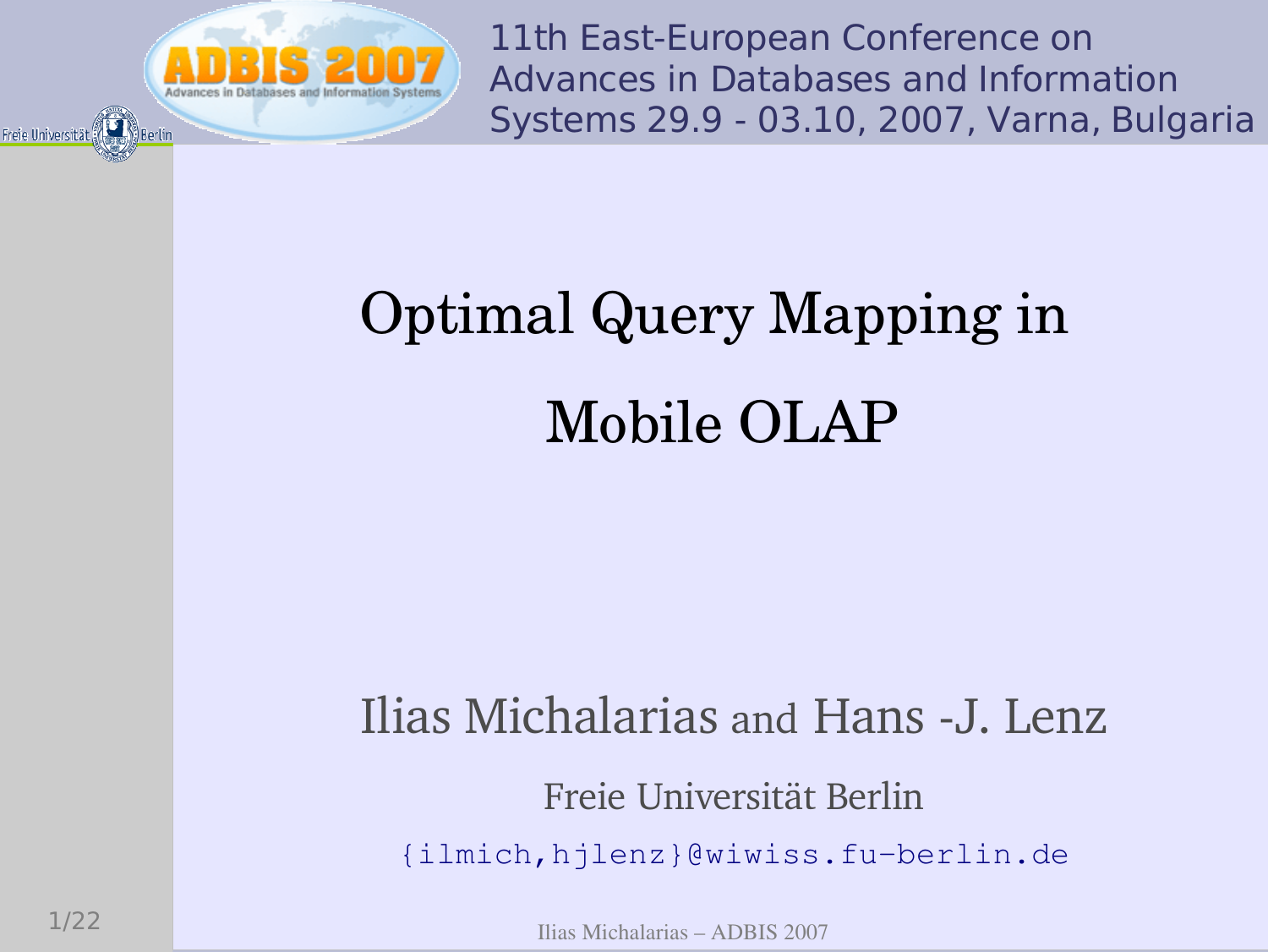

Overview

mobile OLAP Research Context  $\mathbf{I}$ .

I. mOLAP **II. Ouerv** 

 $II. An$ 

**IV.** Evaluation V.Outlook

II. Query Mapping in mOLAP III. An Analytical Framework for Derivability Estimation **IV.** Evaluation

V. Outlook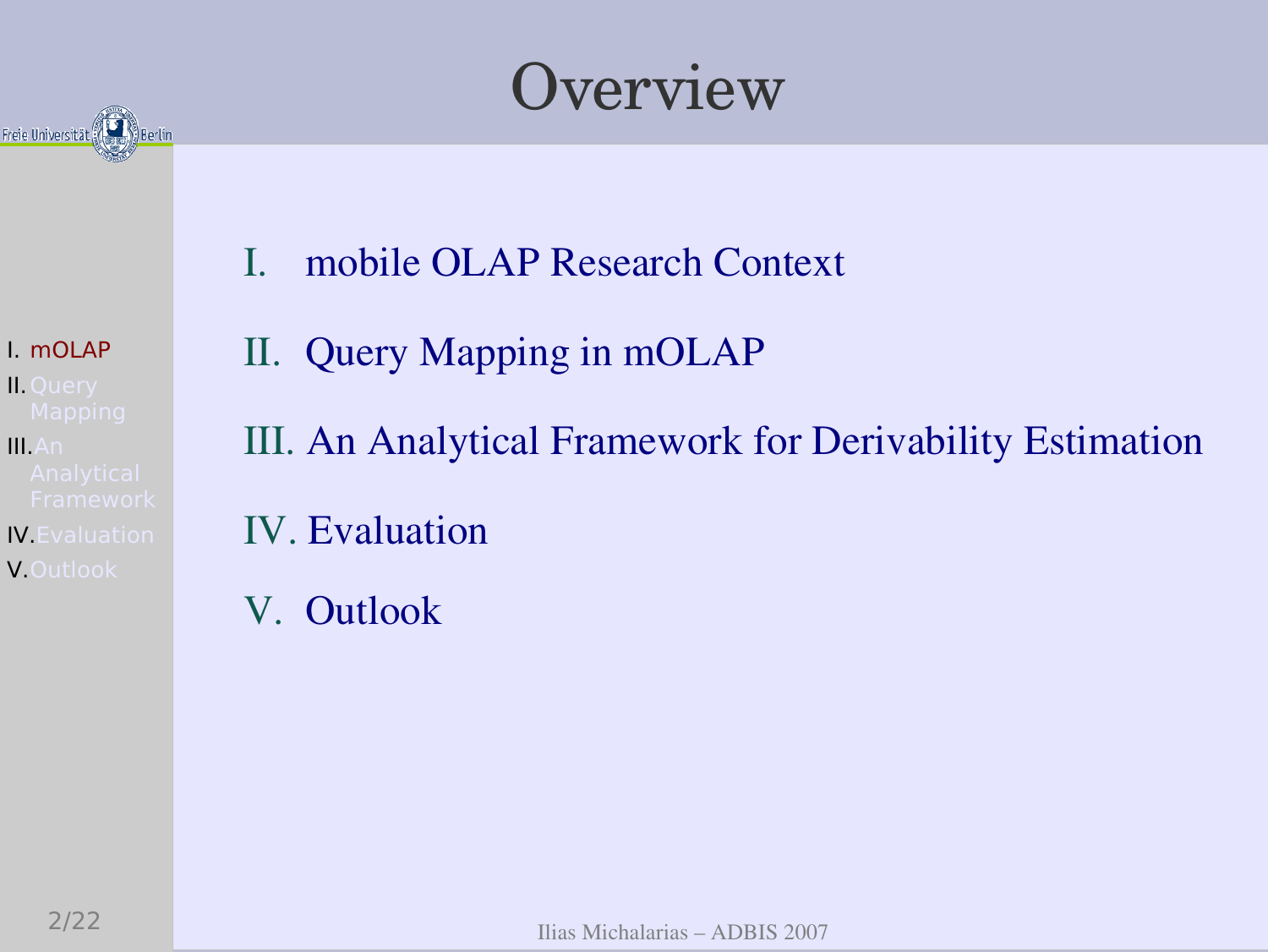## mOLAP Application Scenario

- $\ddot{\bullet}$  Brokers accessing the stock market gallery data mart:
	- $\bullet$  At opening and closing times different stocks in different financial dimensions are analyzed by many traders using some portable device
	- Some of these stocks are more popular than others, similarly, some analytical dimensions are more important than others
- $\frac{100}{100}$   $\frac{100}{100}$   $\frac{100}{100}$   $\frac{100}{100}$   $\frac{100}{100}$   $\frac{100}{100}$   $\frac{100}{100}$   $\frac{100}{100}$   $\frac{100}{100}$   $\frac{100}{100}$   $\frac{100}{100}$   $\frac{100}{100}$   $\frac{100}{100}$   $\frac{100}{100}$   $\frac{100}{100}$   $\frac{100}{100$ - In this situation, a data mart equipped with a broadcast gateway will be responsible for serving the incoming requests

### 1. mOLAP **II. Ouerv**

- $II.An$
- **IV.** Evaluation V.Outlook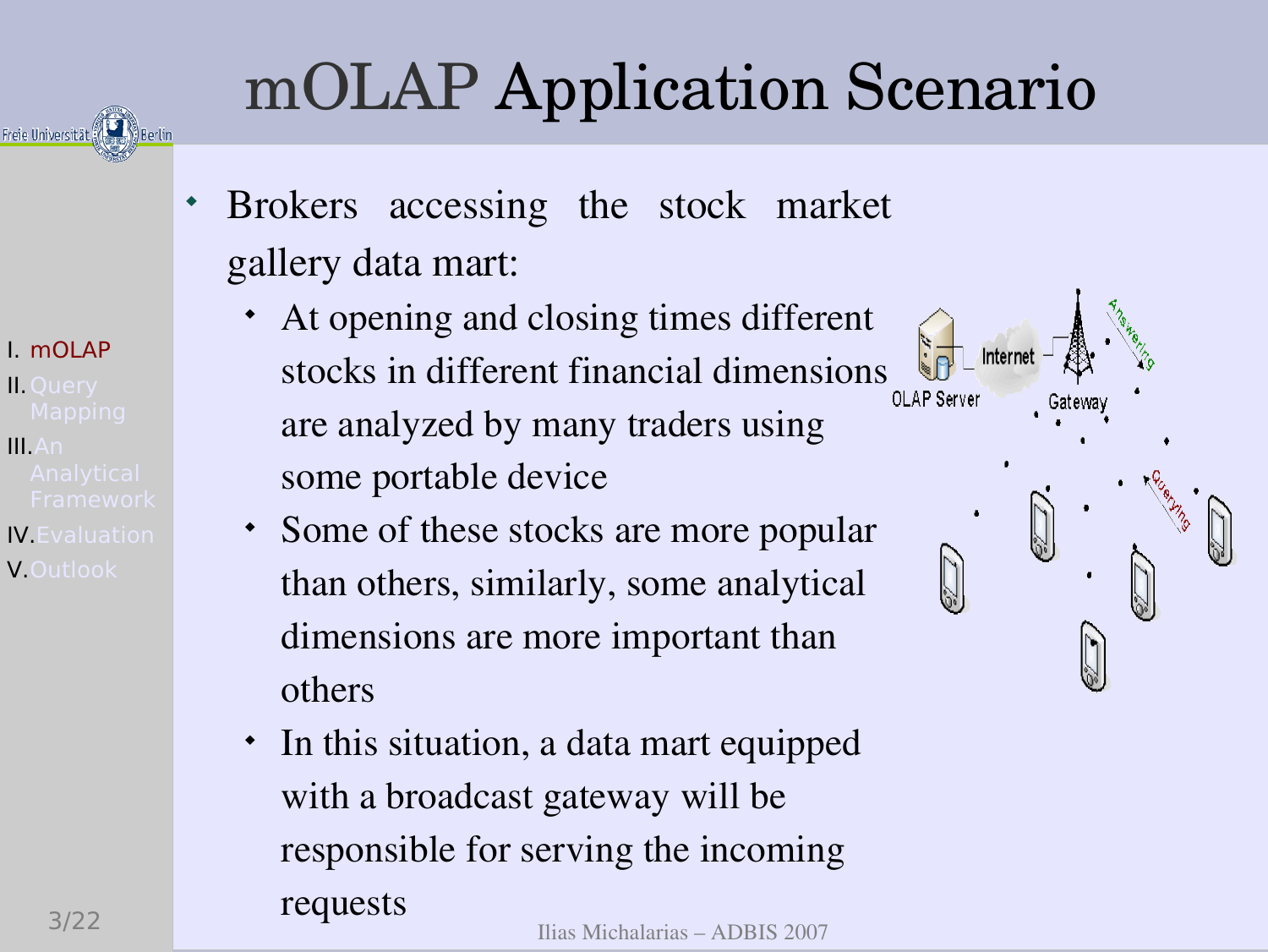## mOLAP Research Context

#### $\bullet$ Major Issues:

- $\bullet$  Management of Multidimensional data in wireless networks
- Providing equal/comparable functionality with desktop counterparts
- $\leftarrow$  Cope with limited resources such as bandwidth, energy and small screen size
- $\bullet$  Fundamental Requirement:
	- $\bullet$ Offline functionality
- Wireless bandwidth the usual bottleneck of the system
- Transmitted sub-cubes are items order of magnitude bigger than usually assumed by conventional broadcast systems e.g., web pages

**II. Ouerv**  $II.An$ 

1. mOLAP

Freie Universität (1993) Berlin

**IV.** Evaluation V.Outlook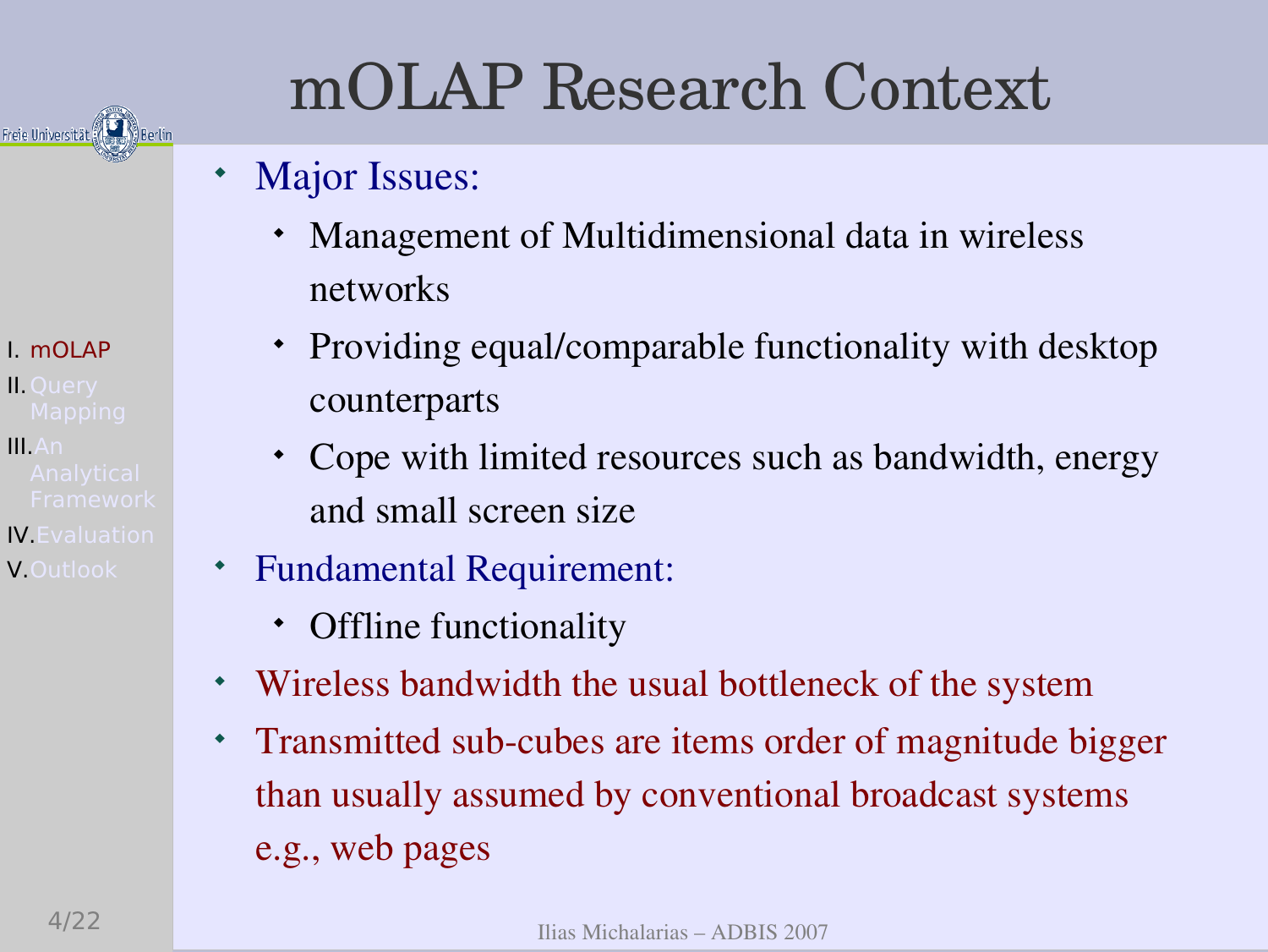## Architecture

- **Client-Server Network Architecture**
- **Broadcast-based Dissemination**
- Clients may have to locally process data



### I. mOLAP **II. Ouery**

Freie Universität

 $II.An$ 

**IV.** Evaluation V.Outlook

Ilias Michalarias - ADBIS 2007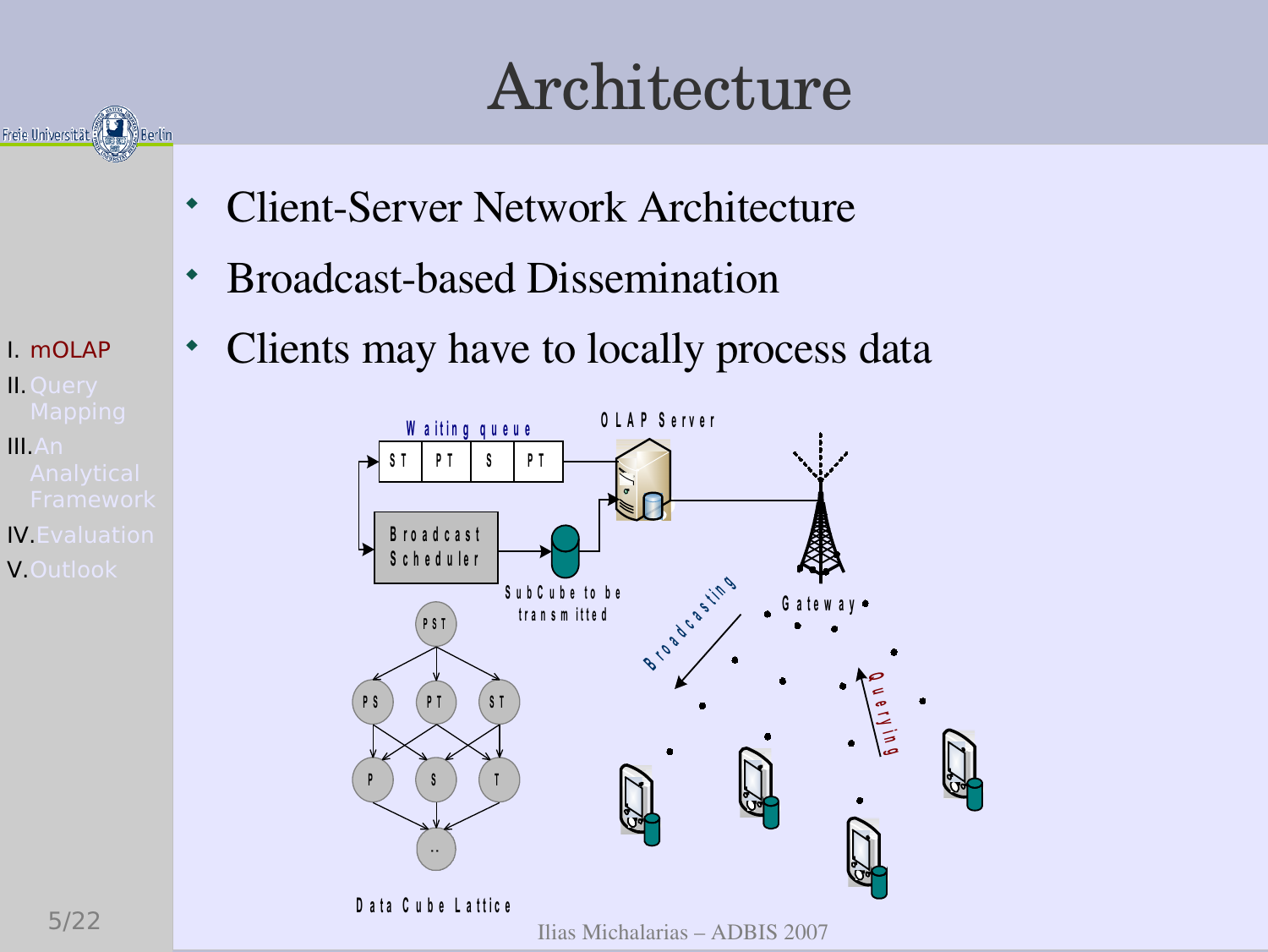Freie Universität

1. mOLAP **II. Ouerv** 

 $II.An$ **IV.** Evaluation V.Outlook

Optimization Options

- $\ddot{\bullet}$  Optimization by means of:
	- Subsumption
		- In conjunction with wireless broadcast reduces the number of necessary transmissions [Sharaf et al., 2004] [Michalarias et al., 2005]
	- Compression
		- Receiving clients are served faster
		- Indirect reduction of waiting time for pending requests [Sharaf et al., 2003] [Michalarias et al., 2006, 2007]



Data Cube Lattice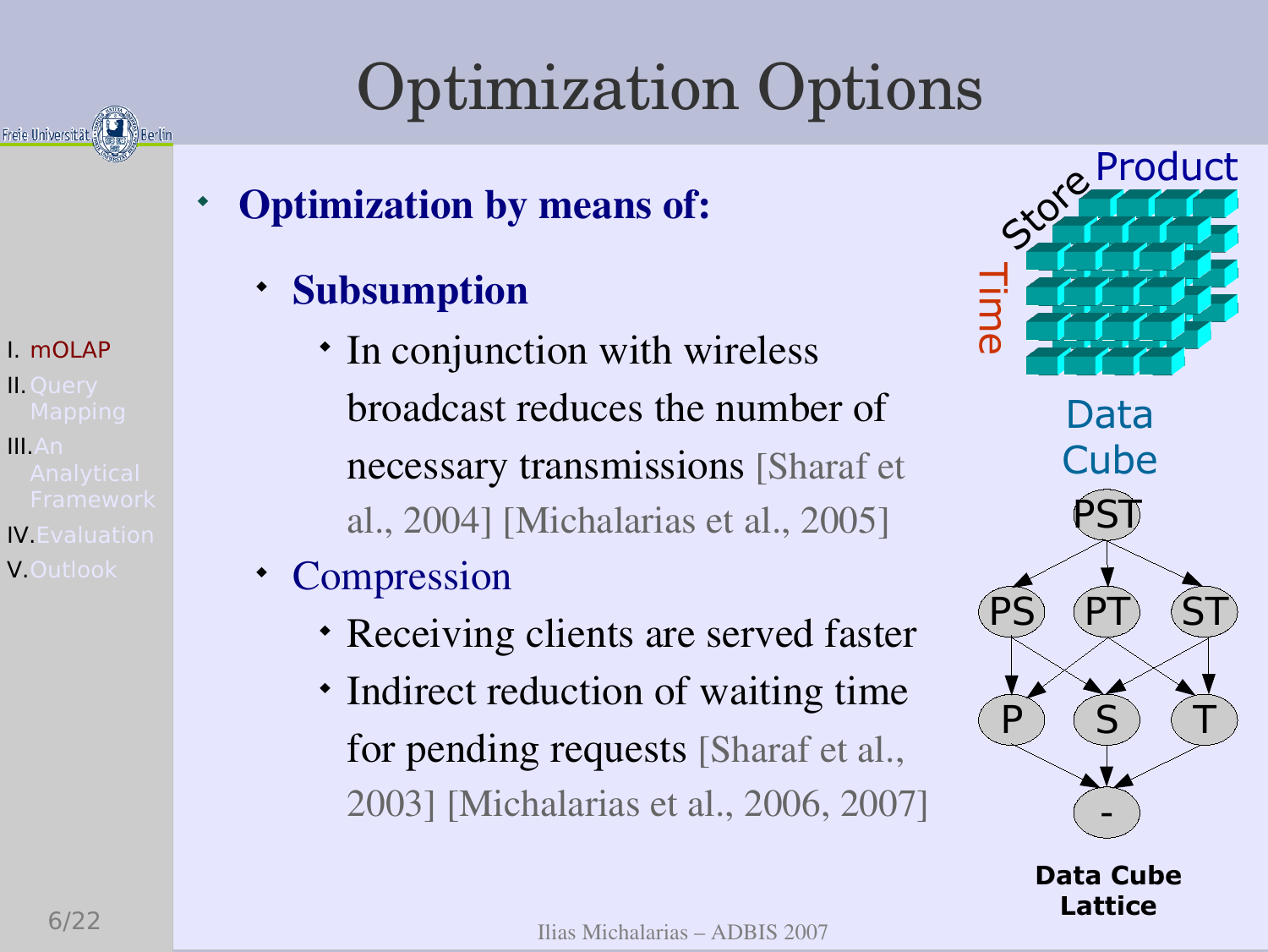

- 1. mOLAP II. Ouery Mapping
- $II.An$ **IV.** Evaluation V.Outlook

## Why Query Mapping?

- Upon receipt, queries are mapped to the corresponding nodes of the aggregation lattice because:
	- Point-to-Point system proven inefficient
	- $\blacklozenge$  Broadcast systems perform better with a limited number of data items
	- Subsumption exploitation becomes higher and thus each transmission (broadcast) serves multiple requests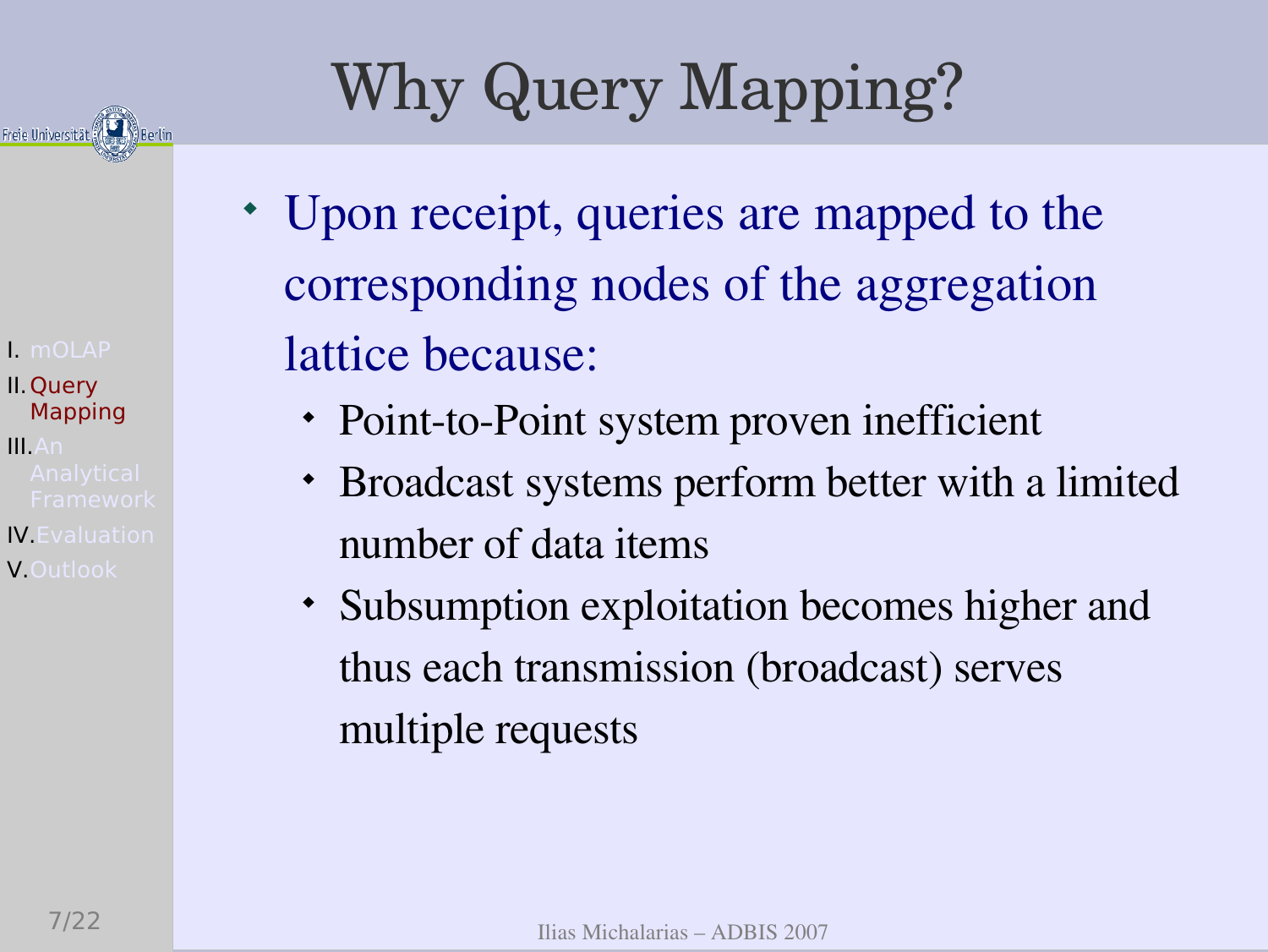## **Aggregation Lattices**

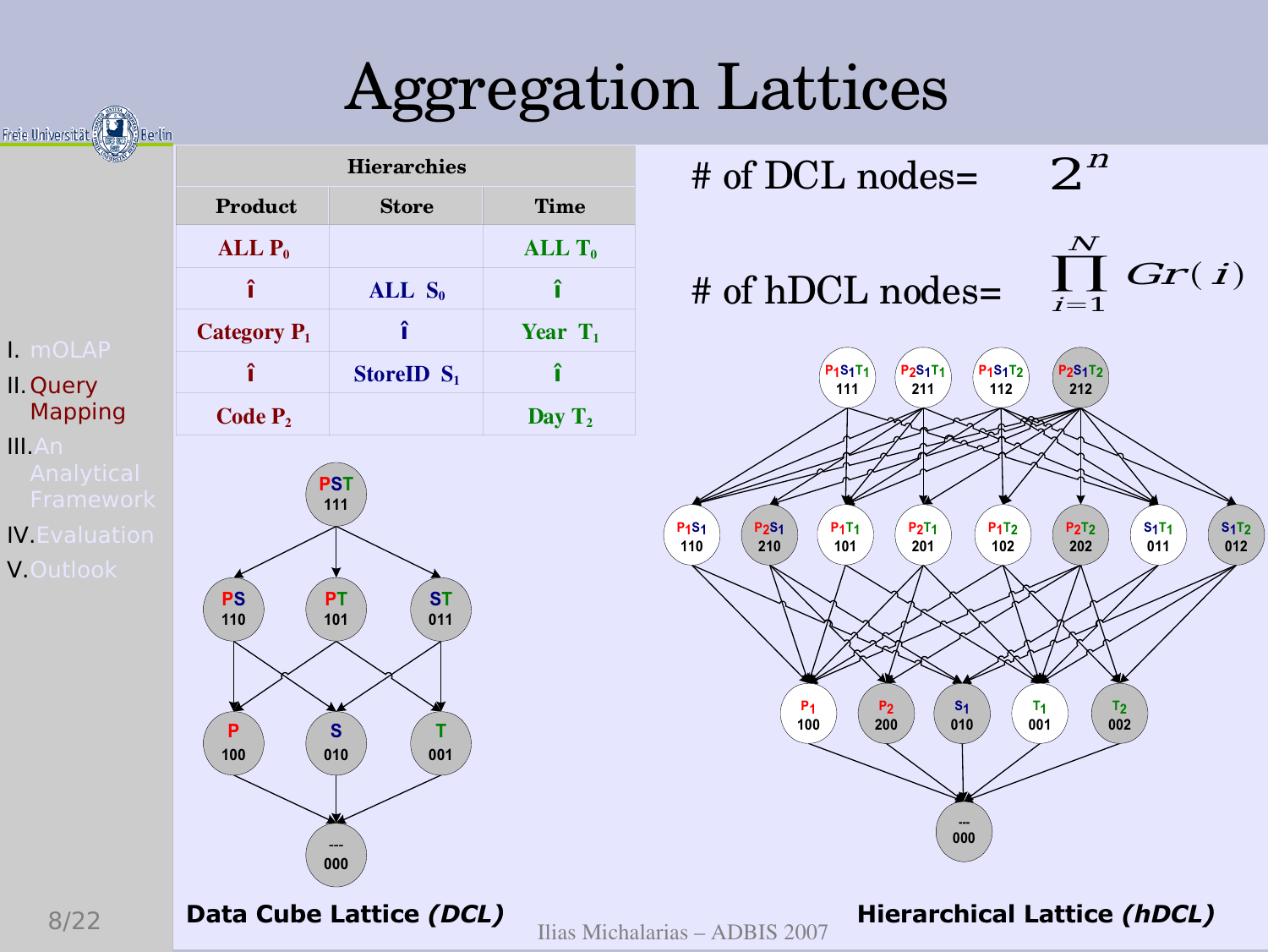#### Query Mapping to Aggregation Lattices Freie Universität • An Example: **SELECT** { [Product]. [Category]. [Drinks] } ON COLUMNS, { [Time]. [Year]. All Members } ON ROWS I. mOLAP **FROM** [TestCube]  $P<sub>2</sub>S<sub>1</sub>T<sub>1</sub>$  $P<sub>1</sub>S<sub>1</sub>T<sub>2</sub>$ 21S<sub>1</sub>T<sub>1</sub>  $P<sub>2</sub>S<sub>1</sub>T<sub>2</sub>$ II. Ouery 211 212 111 112 **Mapping**  $II.An$ **PST** Mapping 111  $\begin{array}{c} \text{S}_1 \text{T}_2 \\ \text{012} \end{array}$  $P_1S_1$  $P_2S_1$ <br>210  $P_1T_1$  $P_2T_1$  $P_1T_2$  $S_1T_1$  $P<sub>2</sub>T<sub>2</sub>$ **IV.** Evaluation 110 202 011 201 102 101 V.Outlook **ST PS PT** 110 101 011  $\mathbf{s}$  $\mathsf{P}$ T.  $P<sub>1</sub>$  $P<sub>2</sub>$  $S<sub>1</sub>$  $T<sub>1</sub>$  $T<sub>2</sub>$  $100$  $200$  $001$  $002$ 001 010 100 010 000 000 Data Cube Lattice (DCL) **Hierarchical Lattice (hDCL)**

Ilias Michalarias - ADBIS 2007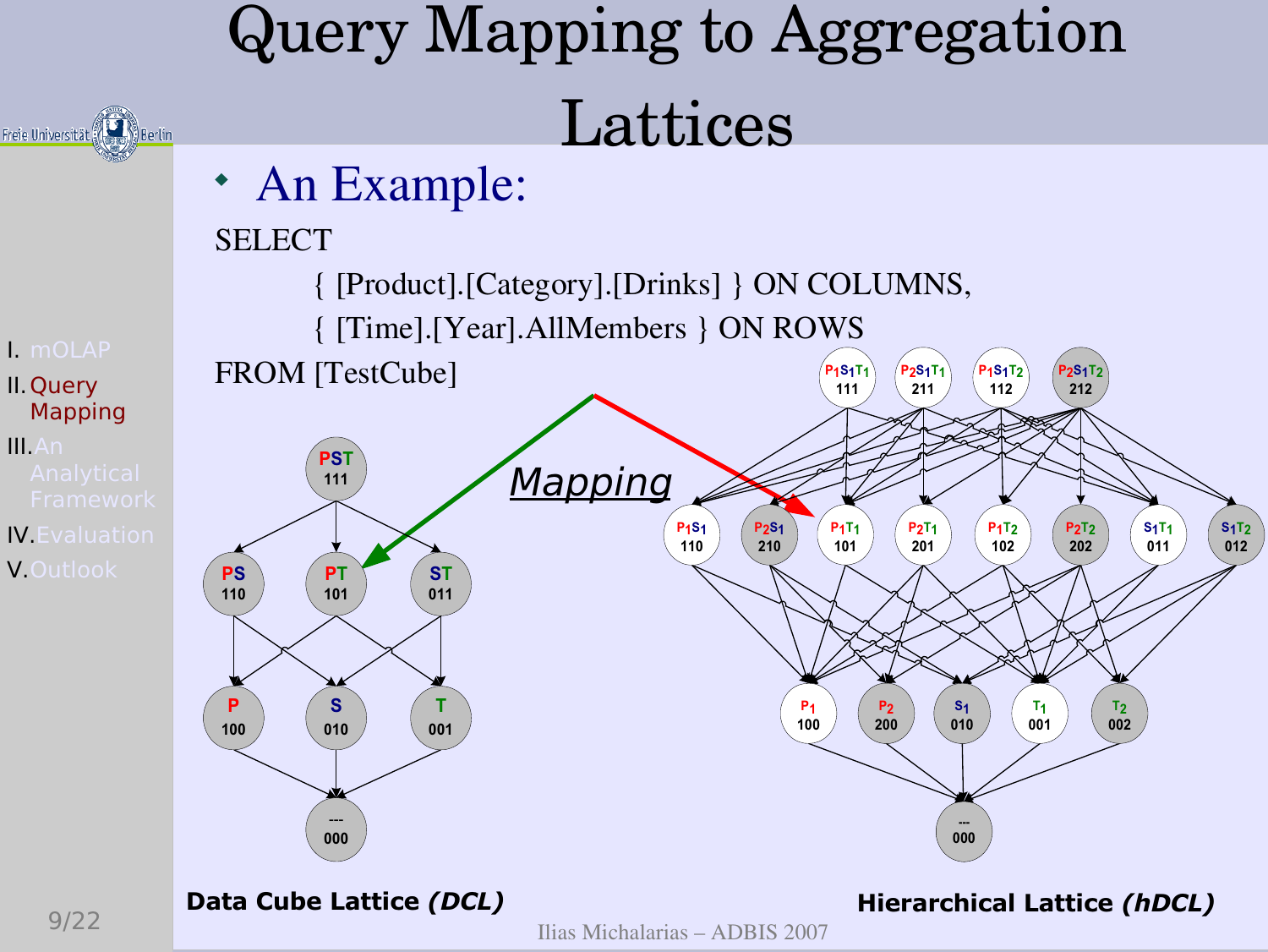# An Analytical Framework for mOLAP

- Problem: Query mapping (in mOLAP) using the DCL or the hDCL?
- Motivation
	- Previous approaches rather intuitive no formal background
	- Related work does not provide any clear answer
- Objective
	- Analyze the impact of hierarchies on mOLAP
	- Optimize subsumption exploitation among sub-cubes
- Information provided
	- Subsumption probabilities in general
	- mOLAP specific derivation Probabilities

Ilias Michalarias – ADBIS 2007

 $\blacksquare$  mOLAP **II. Ouerv** 

III An Analytical Framework **IV.** Evaluation

V.Outlook

10/22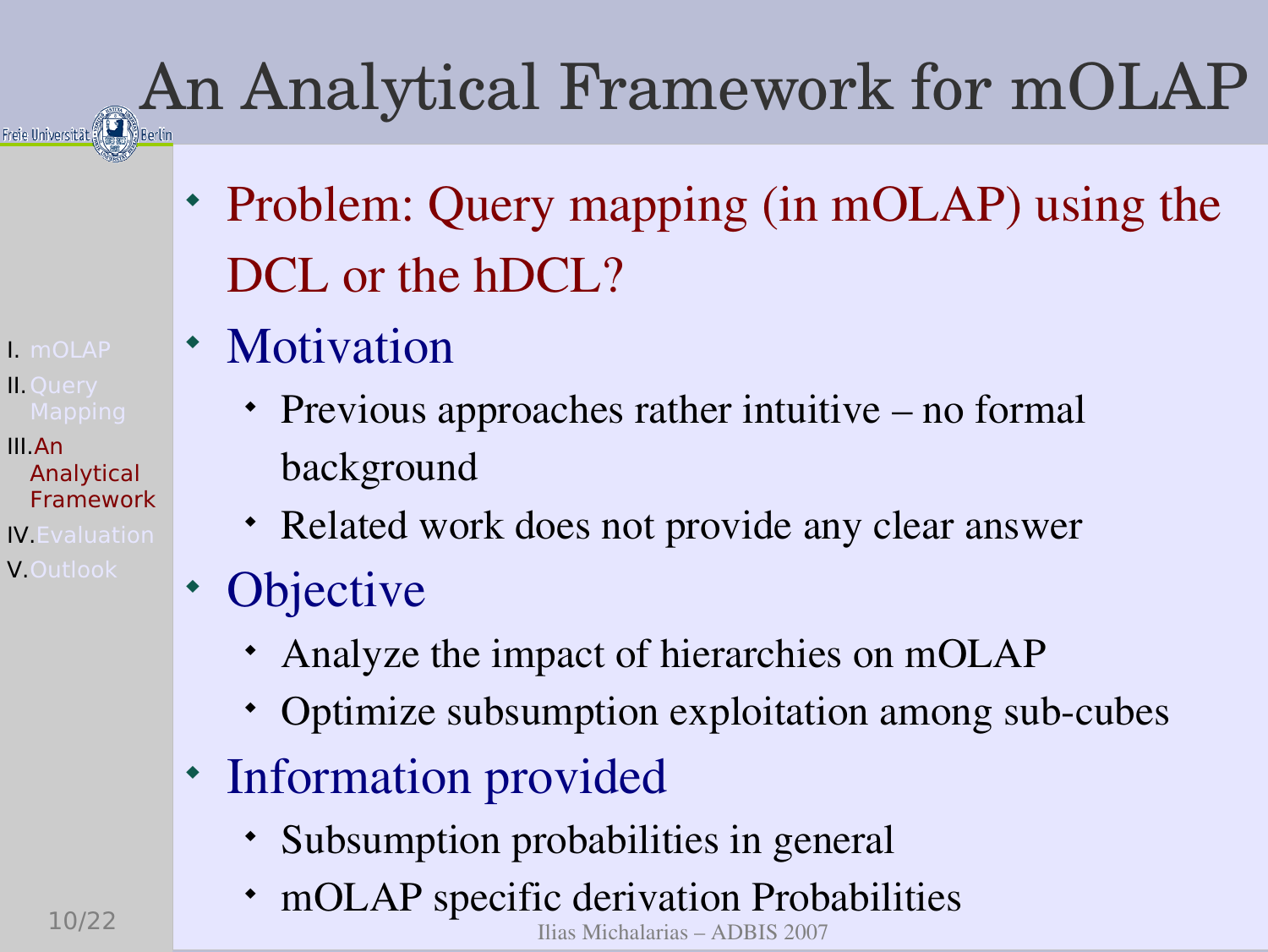## Trade-offs with query mapping



Ilias Michalarias - ADBIS 2007

hDCL

less

less

 $\gamma$ 

more

limited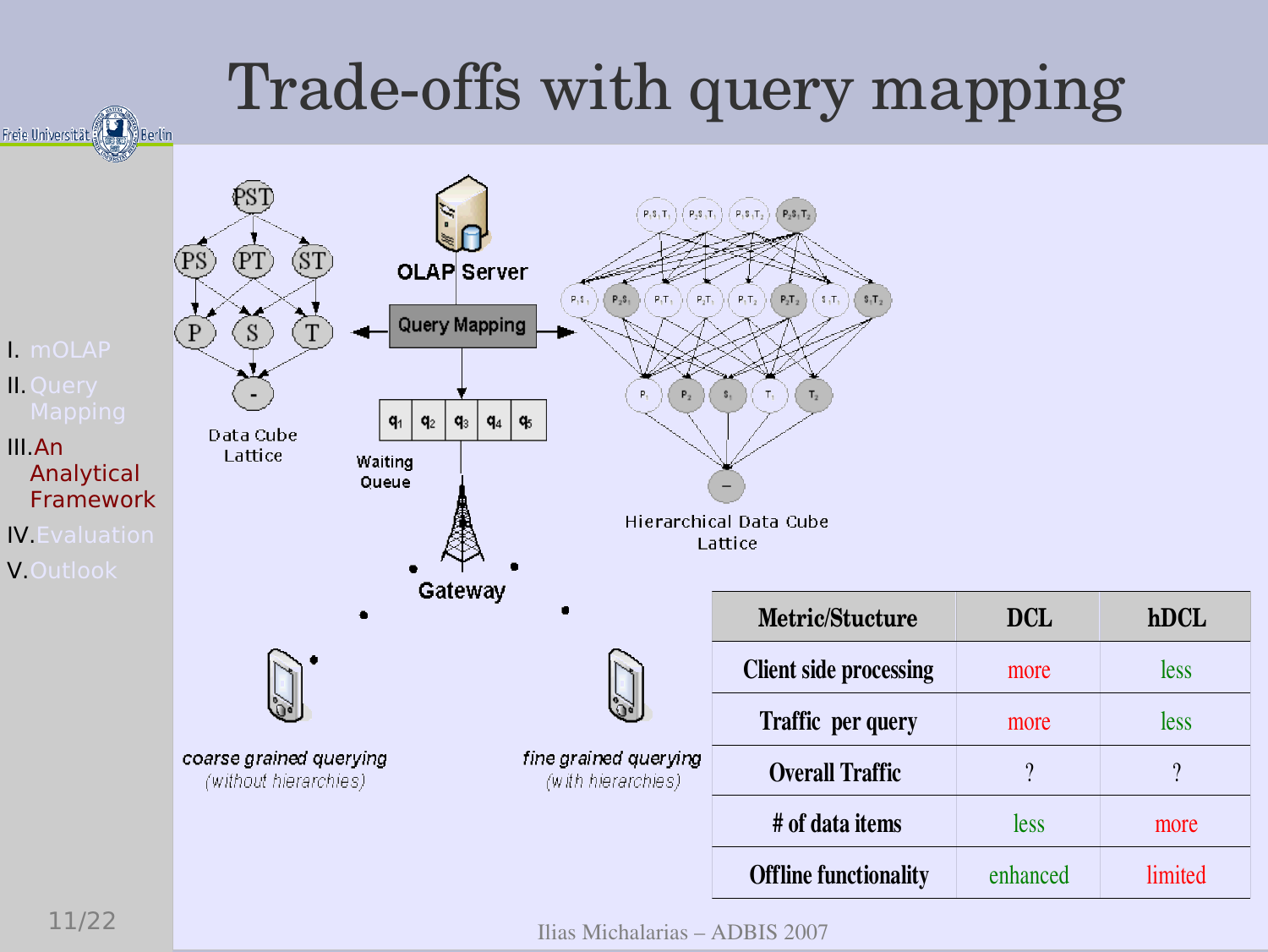# **An Analytical Framework for mOLAP**

1. mOLAP **II. Ouerv** 

III An Analytical Framework **IV.** Evaluation **V.**Outlook

- Its objective is to quantify the degree of subsumption exploitation in mOLAP
- Features
	- The mOLAP queue is modeled as a *multiset*
	- The query distribution is based on server collected statistics making the framework independent of the workload
	- Each probability is computed both for *DCL* and *hDCL* mapping
	- Provides the basis for additional computations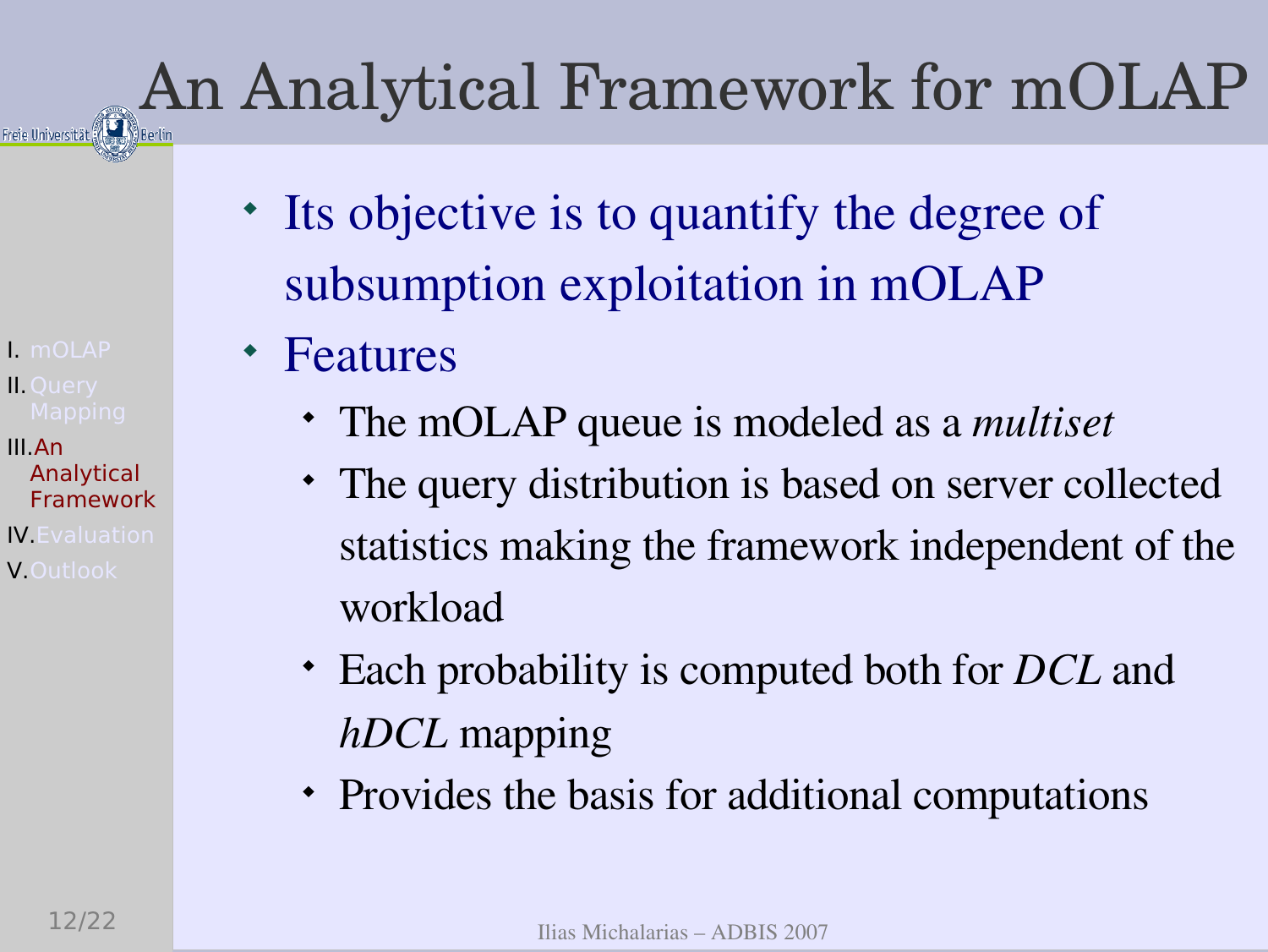

I. mOLAP **II. Ouery** 

III An Analytical Framework **IV.** Evaluation **V.Outlook** 

## Probabilities

- 1.  $P(e_{a} \succeq e_{b})$ : In a multiset Q of lattice nodes, the probability that a selected element  $e_{a} \in Q$  is an ancestor of another selected element  $e_{b} \in Q$ .
- 2.  $P(e_{a} \succeq Q)$ : In a multiset **Q**, the probability that a selected element  $e_{a} \in Q$ is an ancestor of every element in  $Q$ .
- 3.  $P(\exists e : e \succeq Q)$ : In a multiset **Q**, the probability that there exists one element, which is an ancestor of every element in  $Q$ .
- 4.  $P(e_{a} \succeq q \subseteq Q)$ : In a multiset **Q**, the probability that a selected element  $e_{a} \in Q$  is an ancestor of exactly |q| (|q| - 1 + itself) elements of **Q**.
- 5.  $P(e_{a} \succeq q^{+} \subseteq Q)$ : In a multiset **Q**, the probability that a selected element  $e_{a} \in Q$  is an ancestor of at least  $|q| (|q| - 1 + itself)$  elements of **Q**.
- 6.  $P(\exists e : e \succeq q \subseteq Q)$ : In a multiset **Q**, the probability that there exists at least one element, which is ancestor of exactly |q|  $(|q| - 1 + itself)$  elements of  $\mathbf{Q}$ .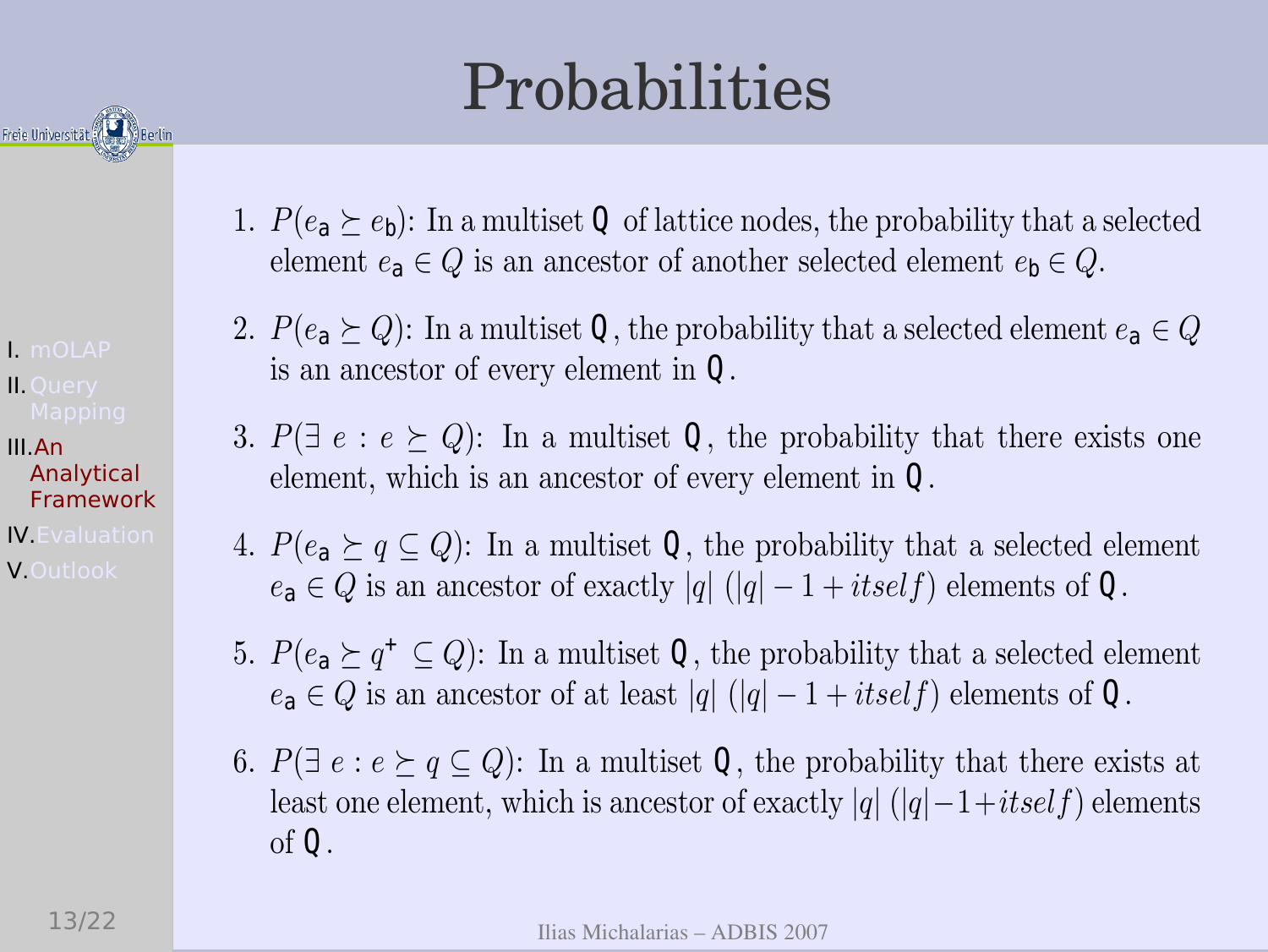## Relevance to mOLAP

**Subsumption AFTER scheduling** decision approach (STOBS, SBS)

1<sup>st</sup> Step: Item to be transmitted decided by scheduling metrics (irrelevant to subsumption)

| $  q_1   q_2   q_3   q_4   q_5   q_6   q_7   q_8   q_9  $ |  |  |  |  |  |  |  |  |
|-----------------------------------------------------------|--|--|--|--|--|--|--|--|
|-----------------------------------------------------------|--|--|--|--|--|--|--|--|

2<sup>nd</sup> Step: Subsumptions examined considering the already defined ancestor

**Finally:** Broadcast  $q_8$  and serve  $\{q_6, q_2, q_4\}$ 

 $P(e_{a} \succeq q \subseteq Q)$ : In a multiset **Q**, the probability that a selected element  $e_{a} \in Q$  is an ancestor of exactly |q|  $(|q| - 1 + itself)$  elements of Q.

**Subsumption BEFORE scheduling** decision approach (FCLOS)

1<sup>st</sup> Step: All elements ancestor candidates

2<sup>nd</sup> Step: Find optimal grouping (after having checked all combinations)

|--|

**Finally:** Broadcast  $q_8$  and serve  $\{q_{8}, q_1, q_3, q_9\}$ 

 $P(\exists e : e \succeq q \subseteq Q)$ : In a multiset **Q**, the probability that there exists at least one element, which is ancestor of exactly |q|  $(|q| - 1 + itself)$ elements of  $\mathbf 0$ .

Freie Universität

I. mOLAP

**II.** Ouerv

Analytical Framework

**IV.** Evaluation

V.Outlook

III An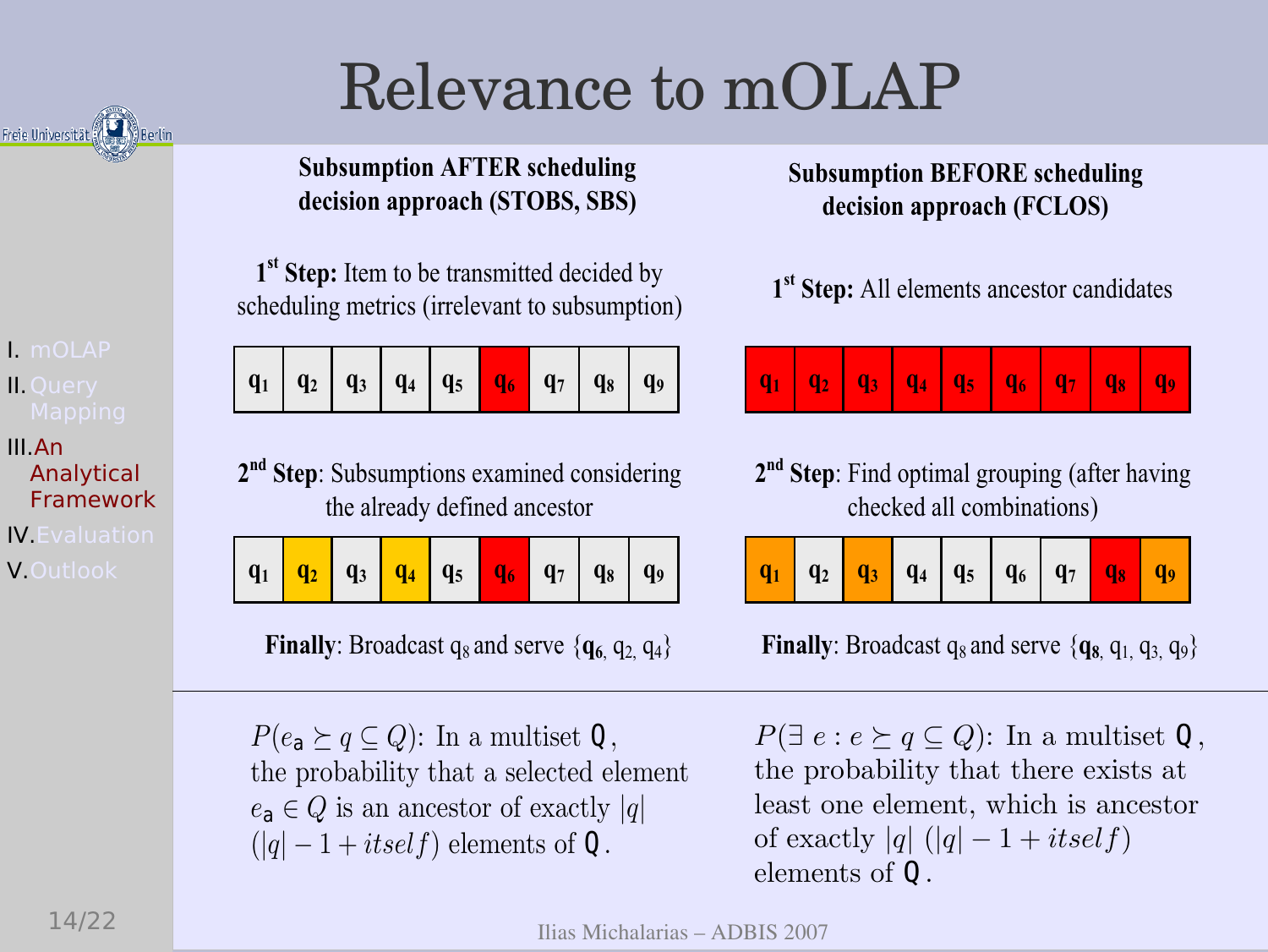

- $\bullet$  P: In a multiset/queue *Q*, the probability that *a selected* element of *Q* is an ancestor of at least |q| elements of *Q (STOBS related)*
- $\bullet$  P: In a multiset/queue *Q*, the probability that *there is an* element of *Q* is an ancestor of |q| elements of *Q (FCLOS related)*

Ilias Michalarias – ADBIS 2007

 $15/22$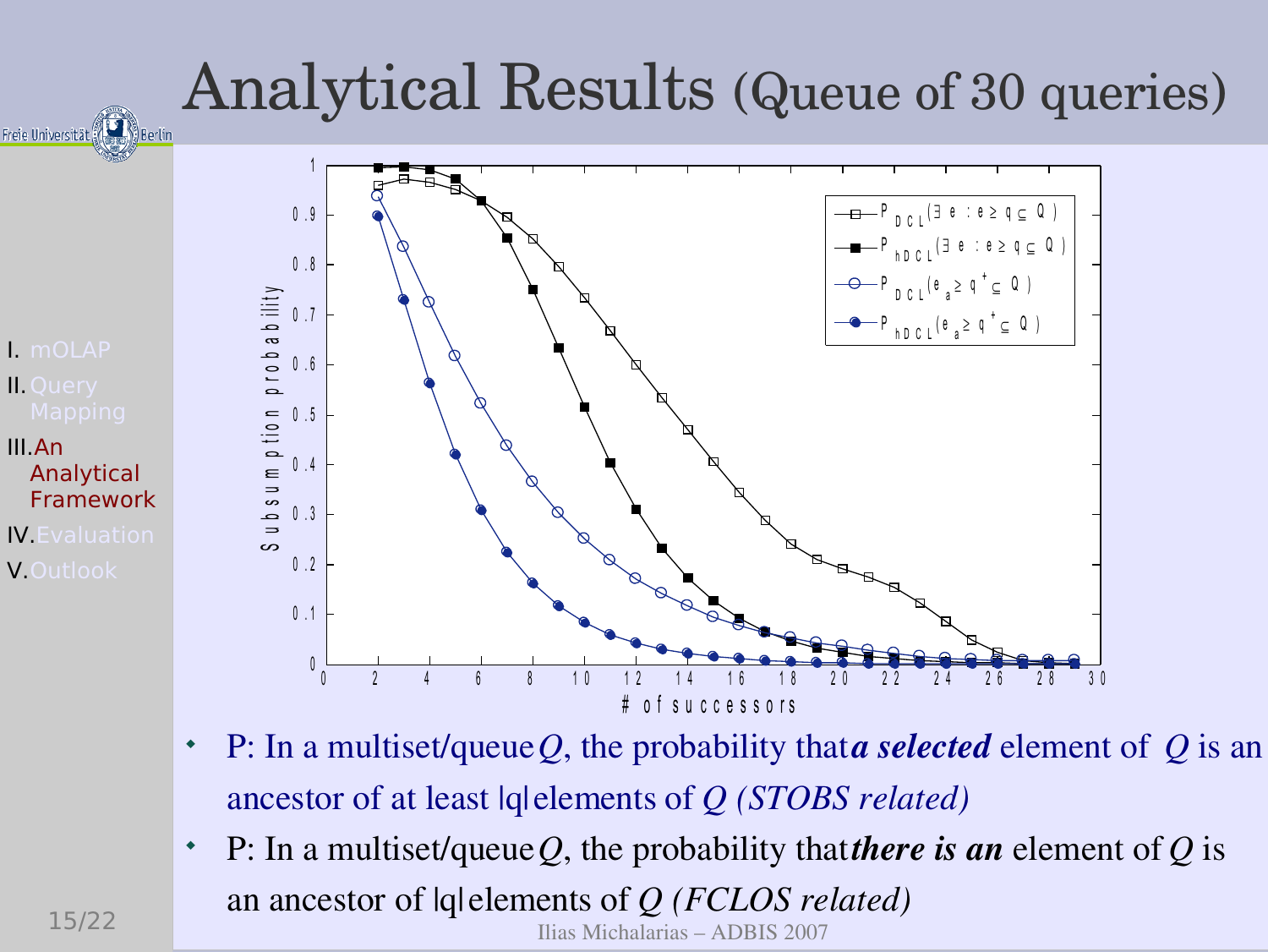

I. mOLAP

**II. Ouerv** 

**IV. Evaluation** 

V.Outlook

 $II.An$ 

Experimental Environment

- mOLAP application experiment
- Mobile clients issue OLAP queries
- FCLOS and STOBS evaluated against their respective hDCL extensions
- Datasets used
	- A real data mart provided by an OLAP company
	- Semi-synthetic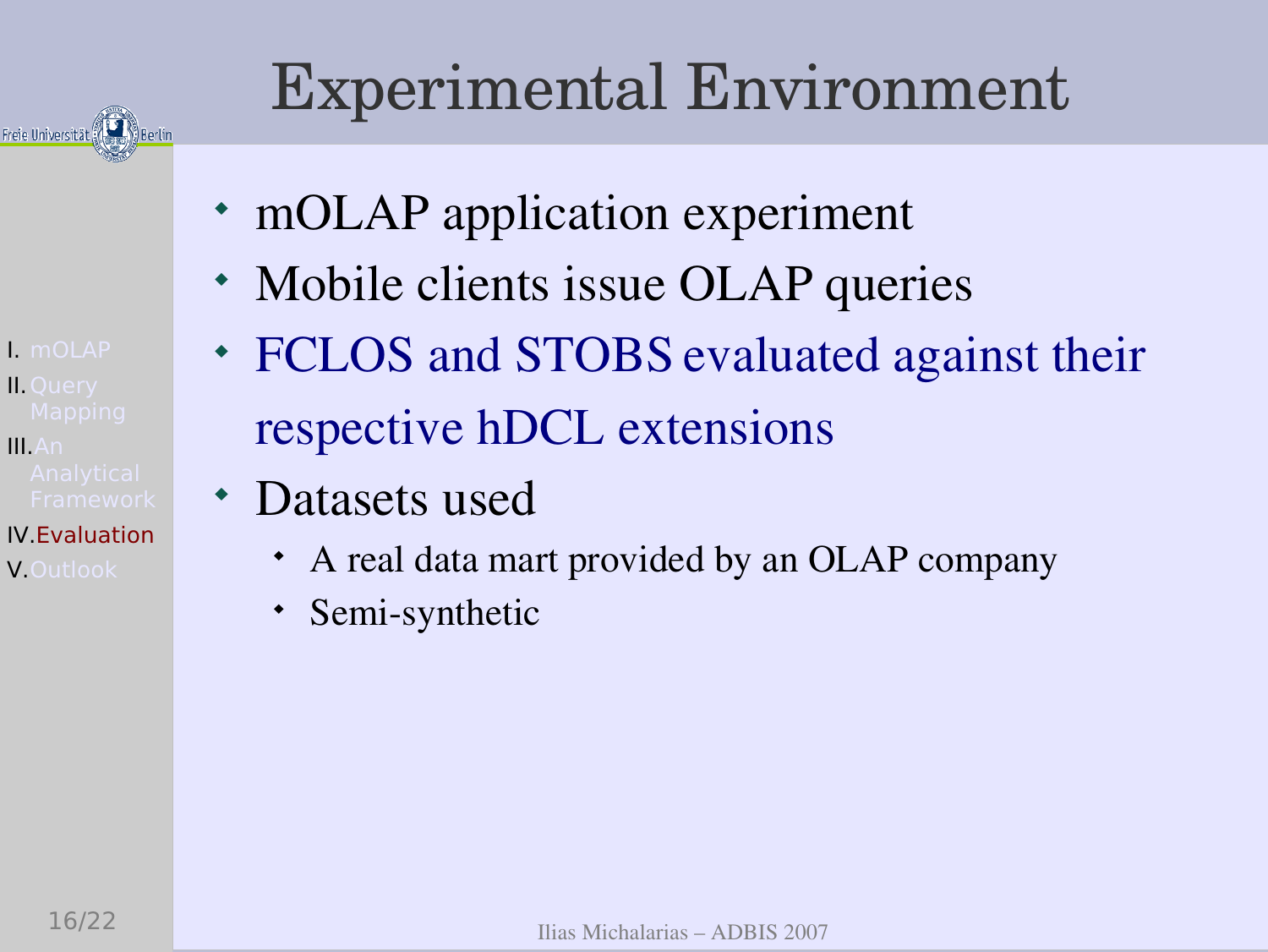## **Query Access Time**



11000

 $\overline{+}$  FCLOS  $\cdots$ ea $\cdots$ FCLOS  $h D C L$  $\leftarrow$  STOBS  $-$  - STOBS  $_{hDCL}$  $0, 1$  $100$  $150$  $200$  $250$ # of clients

Access time reduced (by around 50%) with the DCL variant for both scheduling approaches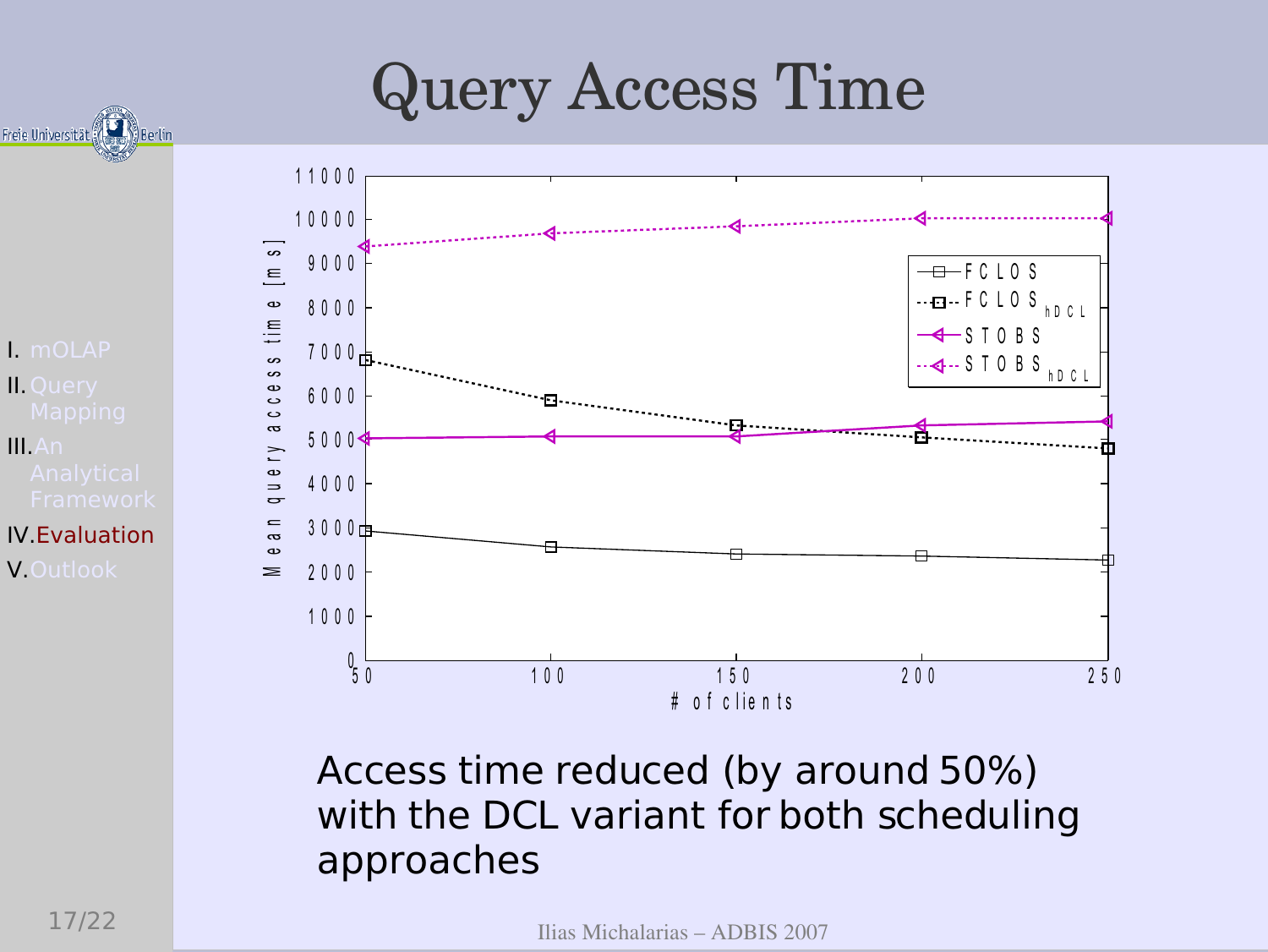## **Subsumption Exploitation**



This metric translates more directly to the information provided by the analytical framework.

The analytical results are confirmed by the experiments (and vice-versa)

Ilias Michalarias - ADBIS 2007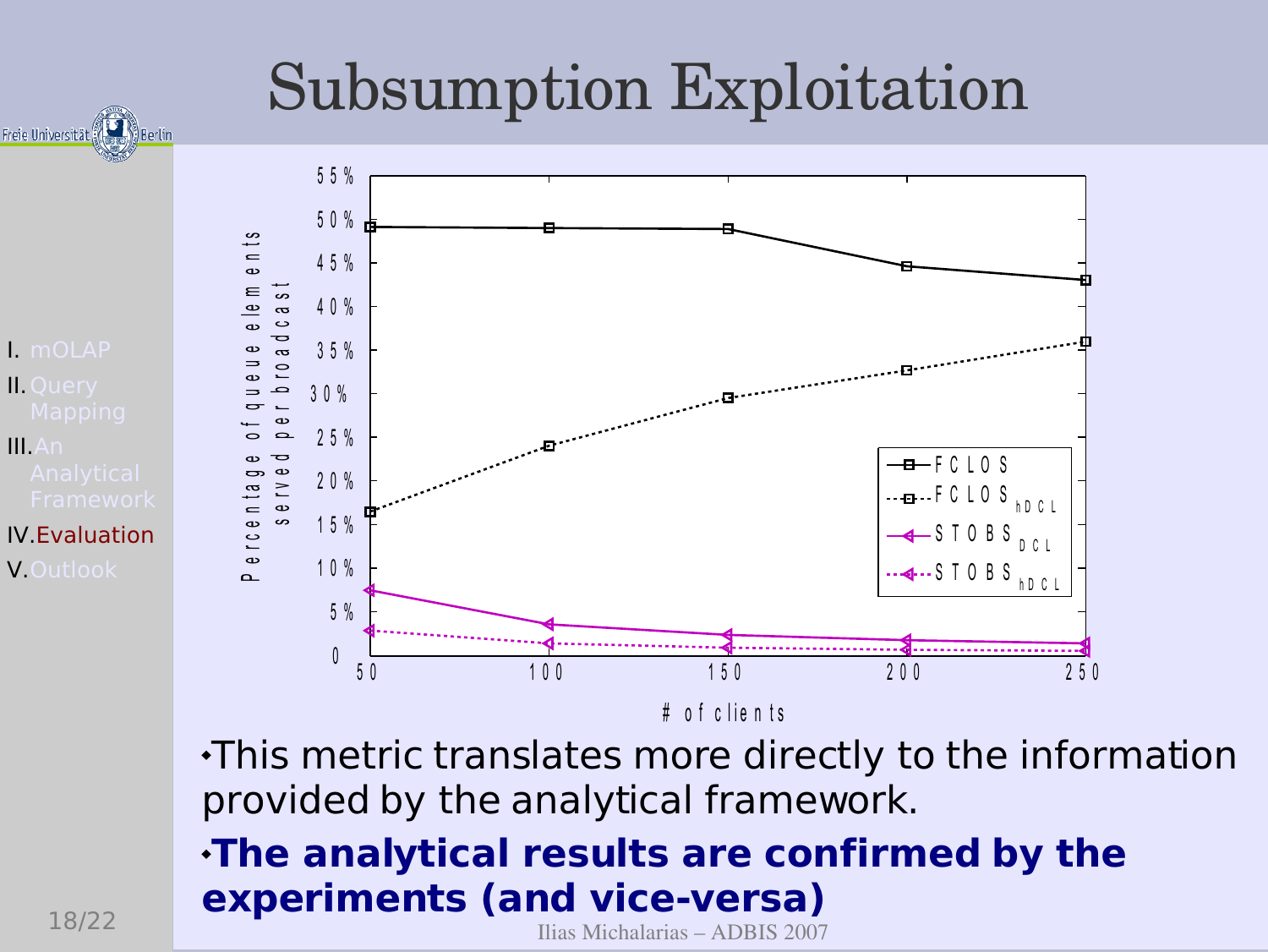## Per Query Traffic



Freie Universität



Per query traffic reduced with the DCL variant for both scheduling approaches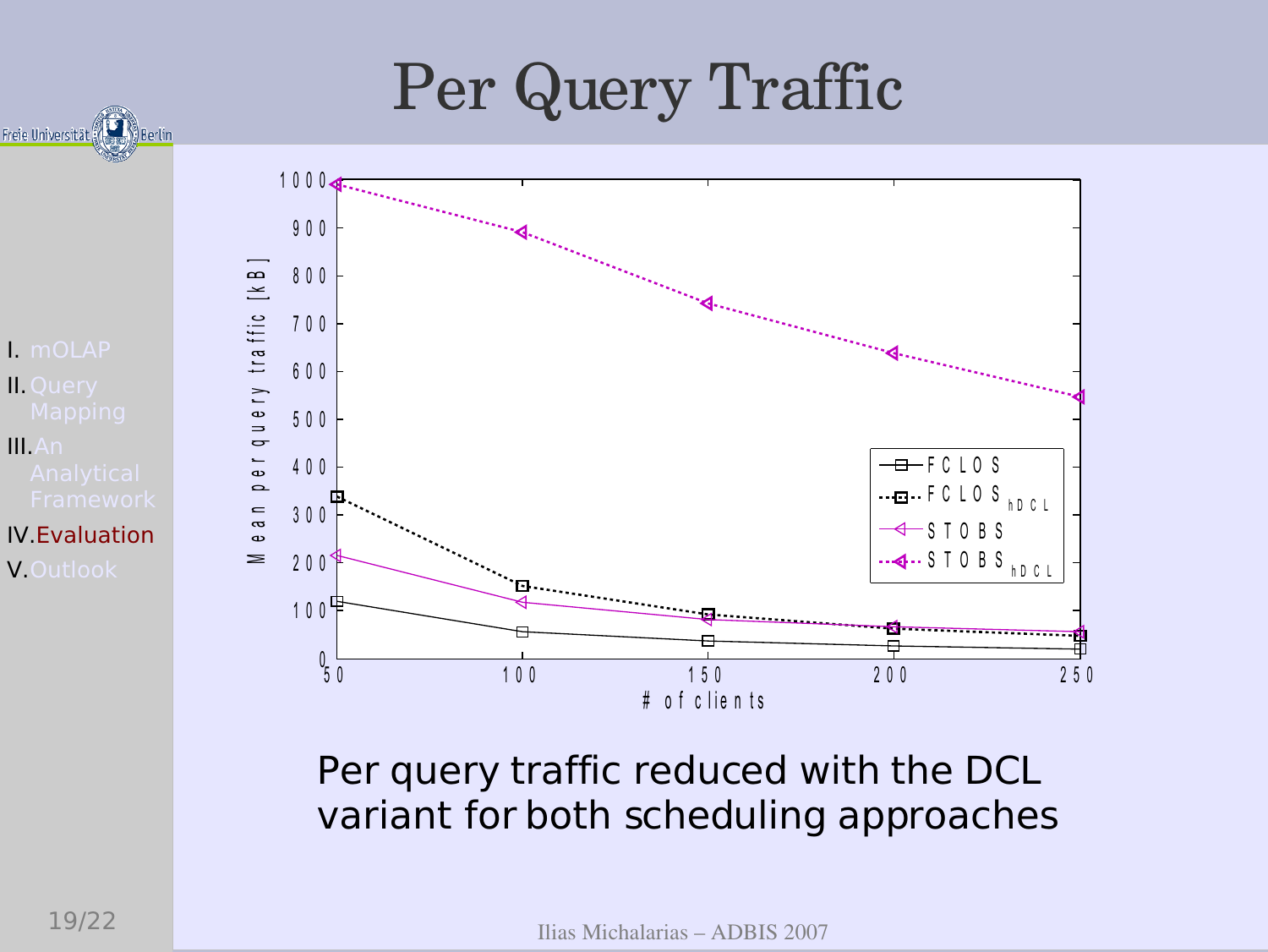## Conclusions

- *DCL vs. hDCL in mOLAP:*
	- *DCL* provides optimal derivation exploitation
	- Don't use hierarchies
- mOLAP schedulers:
	- Pre-defining the node to be transmitted and then checking derivations reduces the number of simultaneously served requests
	- If every element of the queue is considered as candidate for transmission, the number of simultaneously served requests increases

1. mOLAP **II. Ouerv** 

Freie Universität

 $II.An$ 

**IV.** Evaluation V.Outlook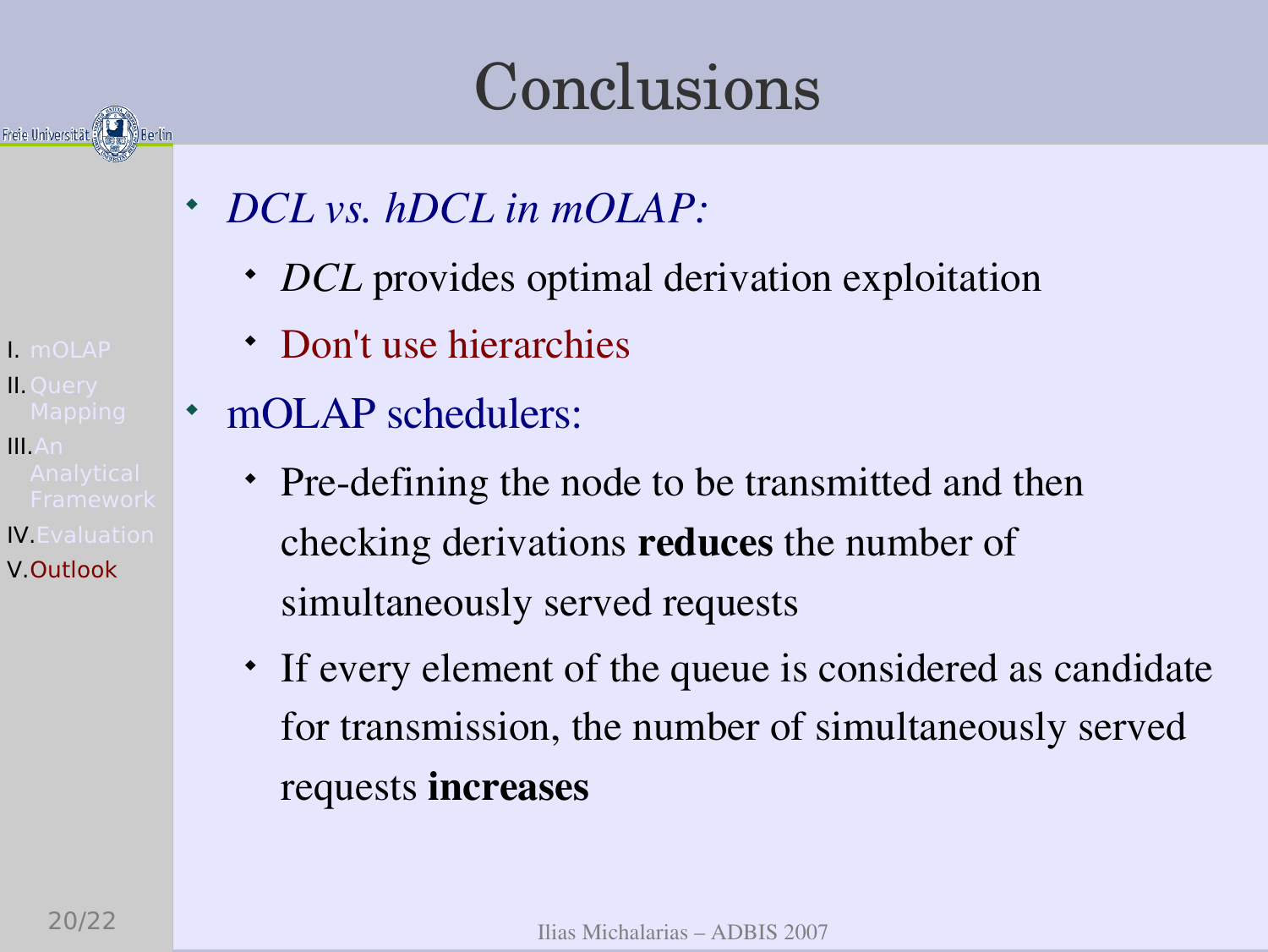

- $\blacksquare$  mOLAP **II. Ouerv**
- $II.An$ **IV.** Evaluation V.Outlook

## mOLAP Literature

- (1) M. A. Sharaf, Y. Sismanis, A. Labrinidis, P. Chrysanthis and N. Roussopoulos. *Efficient Dissemination of Aggregate Data over the Wireless Web*. International Workshop on the Web and Databases (WebDB), pages 93–98, June 2003.
- (2) Y. Sismanis, N. Roussopoulos, A. Deligianannakis, and Y. Kotidis. *Dwarf: Shrinking the Petacube*. ACM SIGMOD, pages 464–475, 2002.
- (3) I. Michalarias and H.-J. Lenz. *Dissemination of Multidimensional Data Using Broadcast Clusters*. In Distributed Computing and Internet Technology, volume 3816 of LNCS, pages 573–584. Springer, 2005.
- (4) I. Michalarias, V. Boucharas and H.-J. Lenz. *Hybrid Scheduling for Aggregated Data Delivery in Wireless Networks*. In Proceedings of the 1st International Conference on Communications and Networking in China, 2006. IEEE.
- (5) I.Michalarias and Arkadiy Omelchenko. *Compressed Aggregations for mobile OLAP Dissemination*. In Proceedings of the18th International Workshop on Database and Expert Systems Applications, pages 609-614, 2007.IEEE